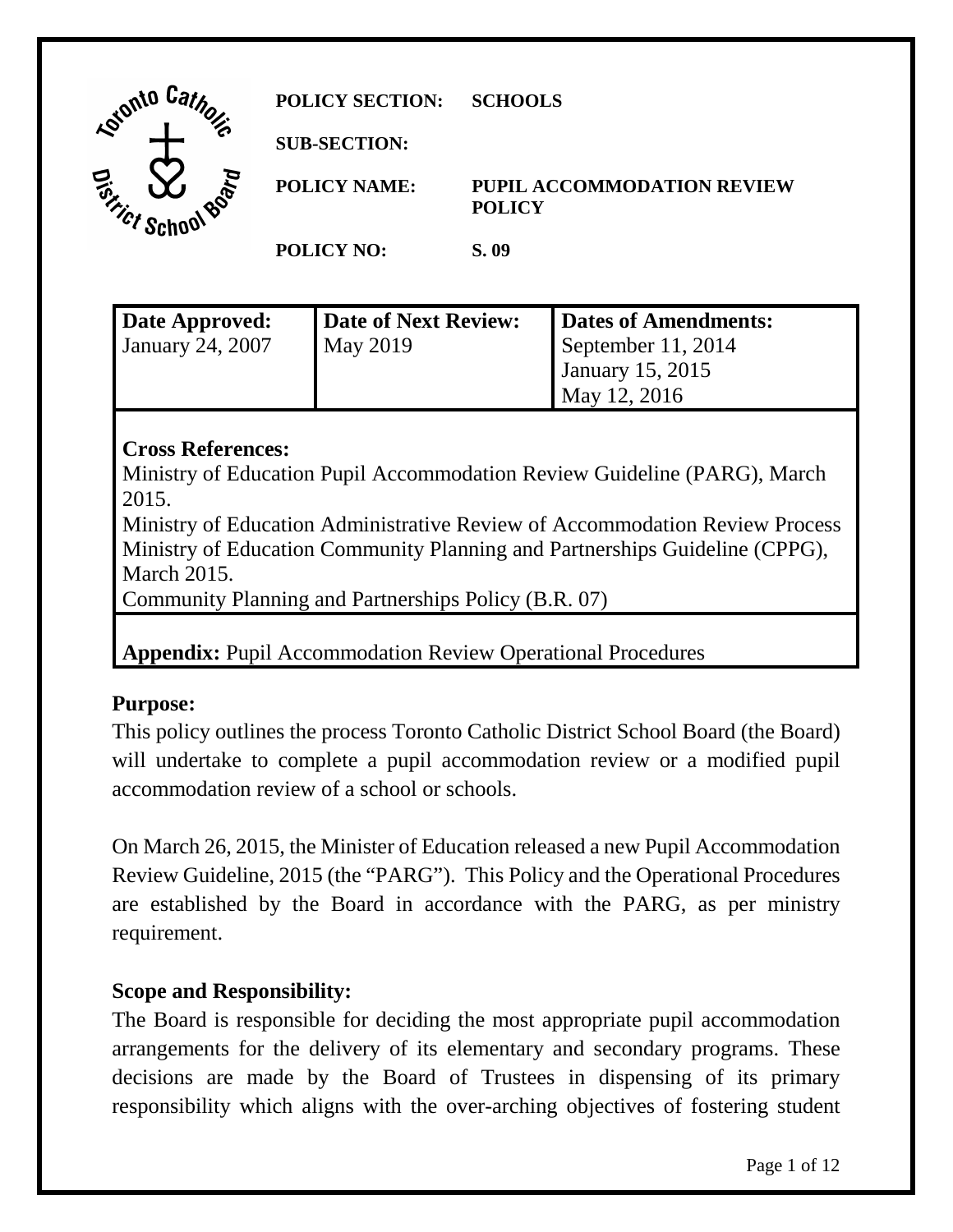| Gionto Ca. | <b>POLICY SECTION:</b> | <b>SCHOOLS</b>                                     |
|------------|------------------------|----------------------------------------------------|
| О          | <b>SUB-SECTION:</b>    |                                                    |
| BOOT       | <b>POLICY NAME:</b>    | <b>PUPIL ACCOMMODATION REVIEW</b><br><b>POLICY</b> |
|            | <b>POLICY NO:</b>      | S. 09                                              |

academic achievement and well-being, and ensuring effective stewardship of the resources of the Board, including the Board's financial viability and sustainability. These objectives apply to any accommodation review conducted pursuant to this Policy, including those conducted under the modified accommodation review process.

 In some cases, to address student populations that are constantly changing, the Board viable solutions for pupil accommodation that support the objectives noted above. viable solutions for pupil accommodation that support the objectives noted above. Wherever possible, schools will be subject to a pupil accommodation review only determined by the Board, such as a significant change in enrolment. of Trustees must consider undertaking pupil accommodation reviews that could lead to school consolidations and closures. Wherever practical, pupil accommodation reviews will include a school or group of schools to facilitate the development of once in a five-year period, unless there are circumstances that warrant a review, as

# **Alignment with MYSP:**

Living Our Catholic values Strengthening Public Confidence Fostering Student Achievement and Well-Being Providing Stewardship of Resources

## **Financial Impact:**

realize substantial savings by balancing enrolment and right-sizing schools.<br>Page 2 of 12 It is anticipated that the Board would incur limited costs associated with the implementation of the accommodation review process itself. A pupil accommodation review could potentially provide the Board with the opportunity to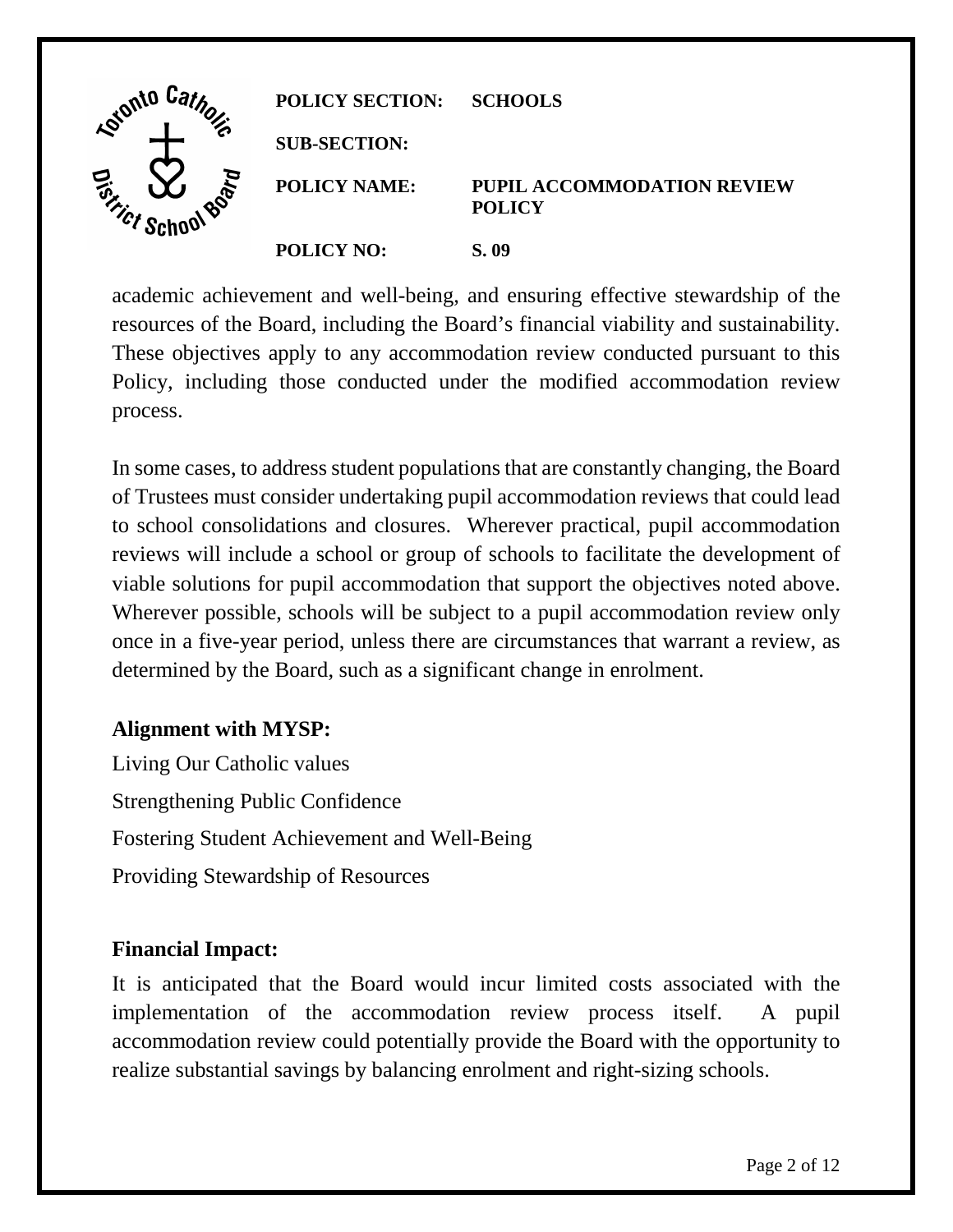| Lotonto Ca.          | <b>POLICY SECTION:</b> | <b>SCHOOLS</b>                                     |
|----------------------|------------------------|----------------------------------------------------|
| ъ                    | <b>SUB-SECTION:</b>    |                                                    |
| BOP<br><b>SITICS</b> | <b>POLICY NAME:</b>    | <b>PUPIL ACCOMMODATION REVIEW</b><br><b>POLICY</b> |
|                      | <b>POLICY NO:</b>      | S. 09                                              |

## **Legal Impact:**

The Board could be involved in legal proceedings if the pupil accommodation review process is not implemented in accordance with this Policy. The Ministry Guidelines provide a formal process which must be followed if the implementation of the pupil accommodation review process is challenged.

# **Policy:**

 process. This assessment will be made in accordance with Board policy made the Ministry of Education. A pupil accommodation review of a school or schools will occur in the context of the Board's long-term capital and accommodation planning process, and after the necessary assessment of the options for the school(s) in accordance with that pursuant to the Community Planning and Partnership Guideline (CPPG) issued by

 closures. Wherever practical, pupil accommodation reviews will include a school or schools to facilitate the development of viable solutions for pupil accommodation. As a result of some assessments, the Board of Trustees must consider undertaking pupil accommodation reviews that may lead to school consolidations and/or

The Board welcomes the opportunity for the public and affected school communities to be heard with respect to pupil accommodation reviews. The Board will share relevant information with those affected by the process.

The Board of Trustees will make the final decision regarding any pupil accommodation review.

 time in accordance with the PARG. In all cases, any minimum timelines set out in The Regulations and any Schedules of this Policy may be amended from time to the PARG will be followed by the Board.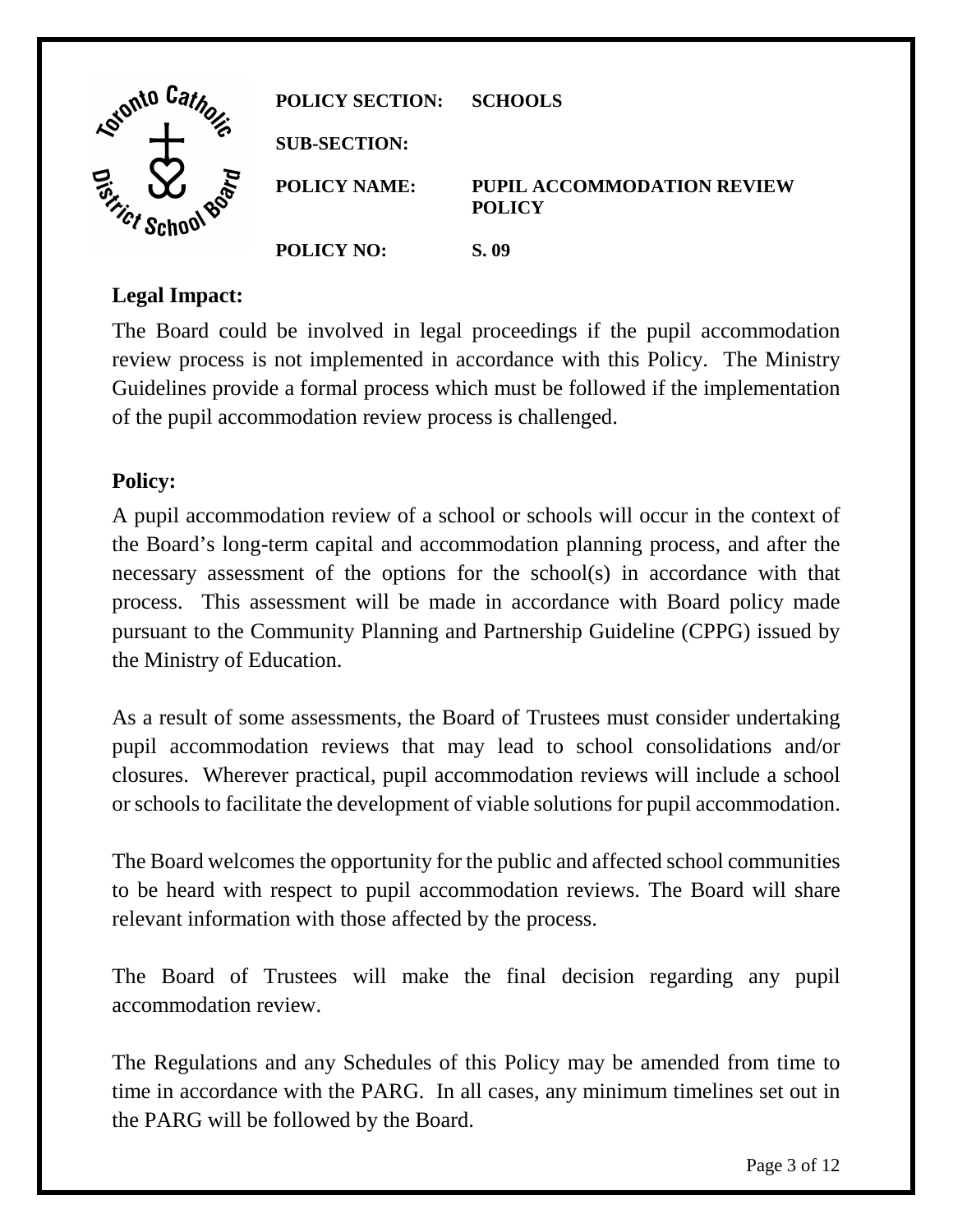| Loighto La.                                           | <b>POLICY SECTION:</b> | <b>SCHOOLS</b>                                     |
|-------------------------------------------------------|------------------------|----------------------------------------------------|
| ′€                                                    | <b>SUB-SECTION:</b>    |                                                    |
| <b>BOO</b><br>$\mathcal{P}_{\mathcal{L}}$<br>$\alpha$ | <b>POLICY NAME:</b>    | <b>PUPIL ACCOMMODATION REVIEW</b><br><b>POLICY</b> |
|                                                       | <b>POLICY NO:</b>      | S. 09                                              |

 Accommodation Review Process issued by the Minister of Education are available A copy of this Policy, together with the PARG and Administrative Review of to the public upon request at the Board office and on the Board's website.

# **Principles**:

 Through the Catholic Social Teachings and its Multi-Year Strategic Plan, the Board is committed to establishing integrated decision making structures and processes to support responsive and responsible allocation of resources, including the provision of equitable, affordable and sustainable learning facilities. The following principles will be used as a foundation to support the mission and vision of the Board while undertaking pupil accommodation reviews.

- for the common good while, at the same time, making it possible for all to 1. The TCDSB is committed to responsibly providing optimal learning facilities come to their full potential as persons and to be all that God intends them to be.
- 2. Schools will have meaningful connections with a Roman Catholic parish and structured links to their community.
- schools that optimally enhance student learning opportunities in the 21st 3. Students of the TCDSB have the right to attend Catholic schools that provide reasonable community access, and the Board has a responsibility to provide century.
- 4. The Catholic principle of subsidiarity promotes the establishment of groups of parents and stakeholders whose purpose is to actively participate in the the value of schools to the parish and community. school accommodation review process, contributing to decisions that consider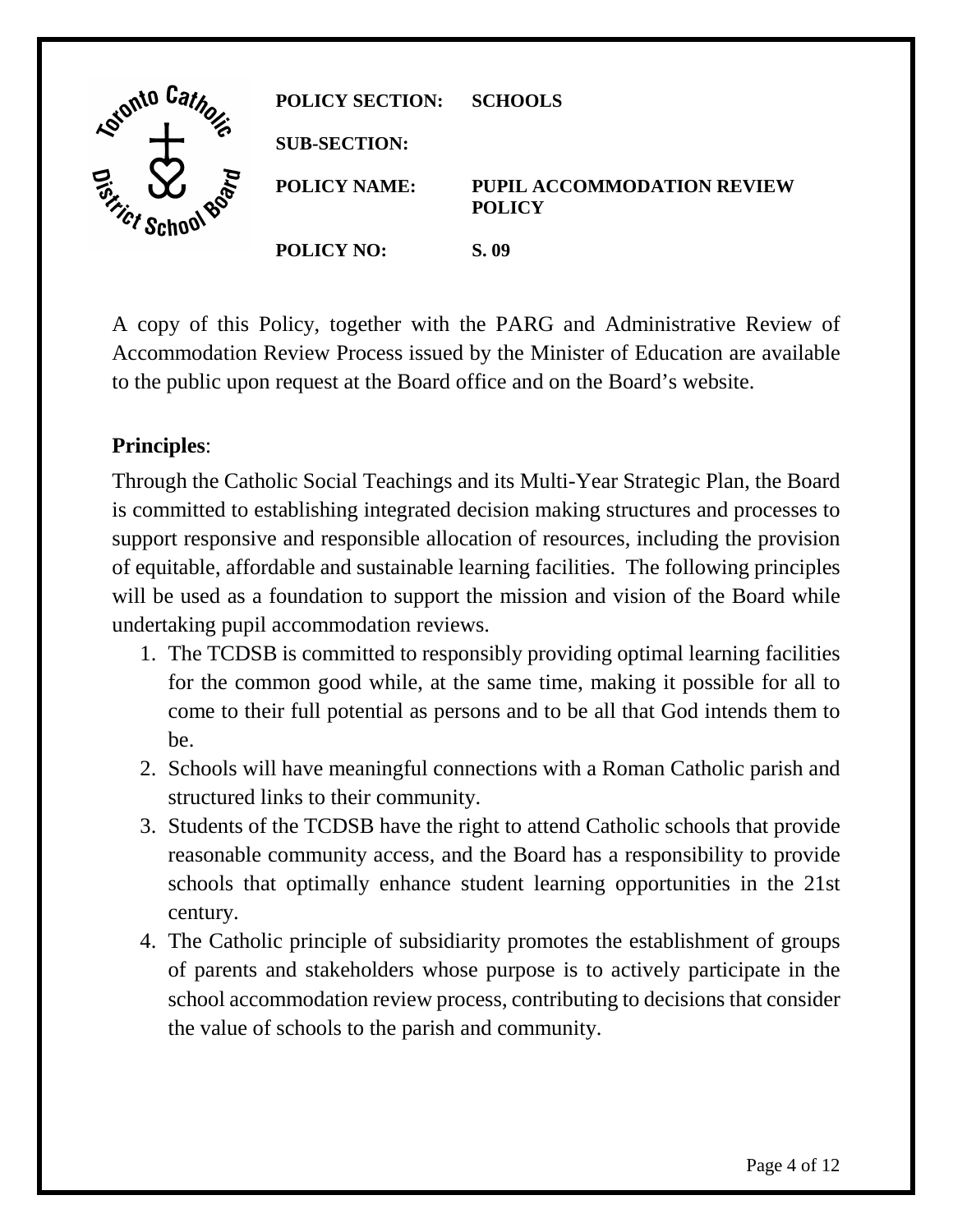

## **Regulations:**

# **1. Pupil Accommodation Review Process**

The pupil accommodation review process shall consist of the following components:

- i. Preparation and submission to the Board of Trustees of an Initial Staff Report and School Information Profile(s);
- ii. Approval by the Board of Trustees to undertake a pupil accommodation review process;
- iii. Establishment of the Accommodation Review Committee (ARC), including its Terms of Reference;
- iv. Consultation with the City of Toronto and Community Partners;
- v. Accommodation Review Public Meetings;
- vi. Preparation and submission of an Interim Staff Report to the Board of Trustees, including a Community Consultation section;
- vii. Public Delegations to the Board of Trustees;
- viii. Preparation and submission of a Final Staff Report to the Board of Trustees;
- ix. Decision by the Board of Trustees;
- x. Establishment of a Transition Committee.

# 2. **Modified Pupil Accommodation Review Approval & Initiation**

A modified pupil accommodation review process may be approved and initiated by the Board of Trustees only under exceptional circumstances, and in consultation with the local trustee(s) where three  $(3)$  or more of the following factors are present:

 i. Distance to the nearest available accommodation is 2 kilometers or less for elementary schools involved in the review and 7 kilometers or less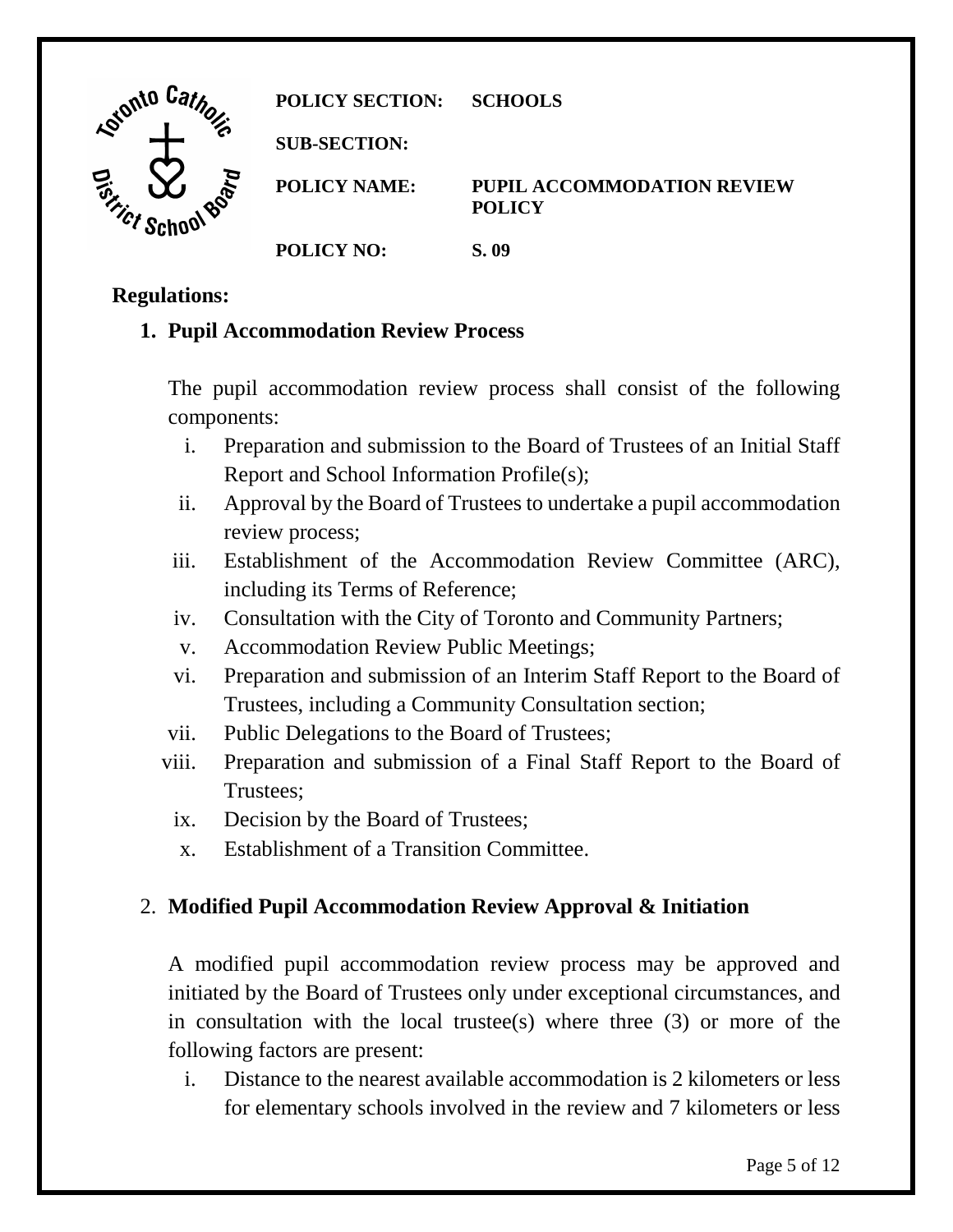| Letonto Car                       | <b>POLICY SECTION:</b> | <b>SCHOOLS</b>                                     |
|-----------------------------------|------------------------|----------------------------------------------------|
|                                   | <b>SUB-SECTION:</b>    |                                                    |
| <u>ငွ</u><br>ROP<br>$\gamma_{Cf}$ | <b>POLICY NAME:</b>    | <b>PUPIL ACCOMMODATION REVIEW</b><br><b>POLICY</b> |
|                                   | <b>POLICY NO:</b>      | S. 09                                              |

for all secondary schools. The nearest accommodation indicated must be a single-gender school if a single-gender school is under review;

- ii. Utilization rate of all of the schools under review is equal to or below 50% for elementary and secondary schools;
- iii. The number of students enrolled is 100 or fewer for elementary schools involved in the review and 500 or fewer for all secondary schools in the review;
- iv. When the Board is planning the relocation of a program (in any school year or over a number of school years), in which the enrolment enrolment (this calculation is based on the enrolment at the time of the constitutes more than or equal to fifty percent (50%) of the school's relocation, or the first phase of a relocation carried over a number of school years);
- v. There are no more than two (2) schools subject to the pupil accommodation review process; or
- vi. The entire student population of the schools subject to a pupil accommodation review process can be accommodated in another within 2 kilometers for elementary schools and within 7 kilometers for secondary schools.

# **3. Modified Pupil Accommodation Review Process**

The modified pupil accommodation review process shall consist of the following components.

- i. Preparation and submission of an Initial Staff Report and School Information Profile(s) to the Board of Trustees;
- ii. Approval by the Board of Trustees to undertake a modified pupil accommodation review process;
- iii. Consultation with the City of Toronto and Community Partners;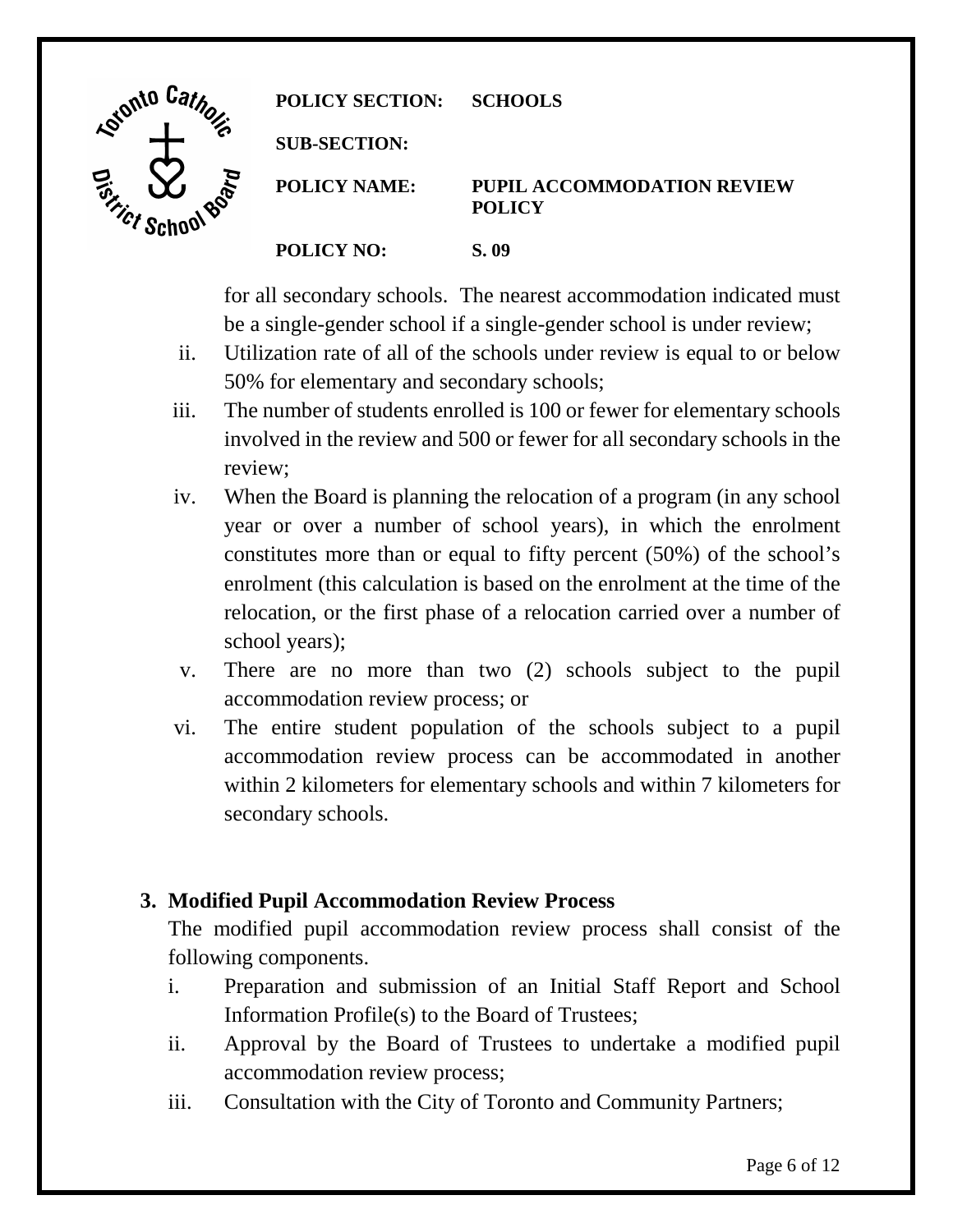

- iv. An Accommodation Review Public Meeting;
- Preparation and submission of an Interim Staff Report to the Board of v. Trustees, including a Community Consultation section;
- vi. Public Delegations to the Board of Trustees;
- vii. Preparation and submission of a Final Staff Report to the Board of Trustees;
- viii. Decision by the Board of Trustees;
- ix. Establishment of a Transition Committee.

# **4. Exemptions**

- a) The Board is not obligated to undertake a pupil accommodation review under any of the following circumstances:
	- i. where a replacement school is to be built by the Board on the existing site, or built or acquired within the existing school attendance boundary, as identified by the Board, including in its relevant policies;
	- ii. where a replacement school is to be built by the Board on the existing site, or built or acquired within the existing school attendance boundary and the school community must be temporarily relocated to ensure the safety of students and staff during the reconstruction, as identified by the Board, including in its relevant policies;
	- iii. when a lease for the school is terminated;
	- iv. when the Board is planning the relocation (in any school year or over a number of school years) of grades or programs, in which the enrolment based on the enrolment at the time of the relocation, or the first phase of a relocation carried over a number of school years); constitutes less than 50% of the school's enrolment (this calculation is
	- community must be temporarily relocated to ensure the safety of v. when the Board is repairing or renovating a school, and the school students during the renovations;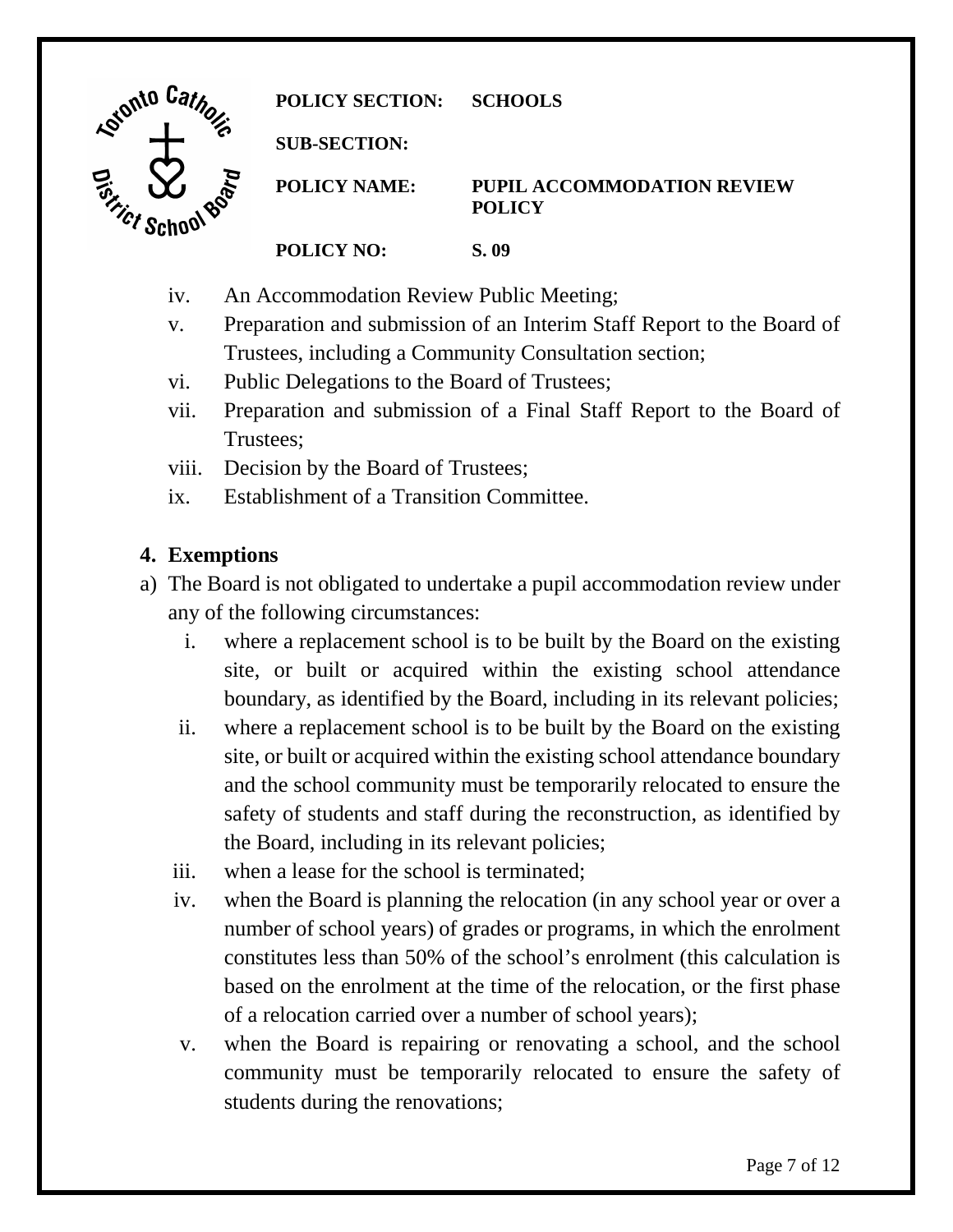| . Signto '                  | <b>POLICY SECTION:</b> | <b>SCHOOLS</b>                                     |
|-----------------------------|------------------------|----------------------------------------------------|
| ъ                           | <b>SUB-SECTION:</b>    |                                                    |
| Js. Si<br><b>BOO</b><br>101 | <b>POLICY NAME:</b>    | <b>PUPIL ACCOMMODATION REVIEW</b><br><b>POLICY</b> |
|                             | <b>POLICY NO:</b>      | S. 09                                              |

- vi. where a facility has been serving as a holding school for a school community whose permanent school is over-capacity and/or is under construction or repair; or
- vii. where there are no students enrolled at the school at any time throughout the school year.
- Trustees to consolidate, close or move a school or students in accordance with an exemption to the pupil accommodation review process. b) Board staff shall ensure that school communities are informed about proposed accommodation plans for students before a decision is made by the Board of
- c) Board staff shall prepare a report to the Board of Trustees setting out the circumstances supporting the exemption to the accommodation review process in respect of the school(s) under consideration for such exemption.
- d) Board staff shall, no fewer than five (5) business days after the Board of Trustees make a decision that such exemption applies, provide written notice to the following:
	- the City of Toronto (through the Clerks' Department or equivalent);
	- • other community partners that expressed an interest prior to the exemption (as defined above);
	- the coterminous school boards through the Director of Education; and
	- • the Ministry of Education through the Assistant Deputy Minister of the Financial Policy and Business Division, unless the Ministry of Education has informed the Board to direct such notice to a different office.
- decision to consolidate, close or move a school or students pursuant to an e) The Board will prepare a transition plan following the Board of Trustees' exemption to the pupil accommodation review process.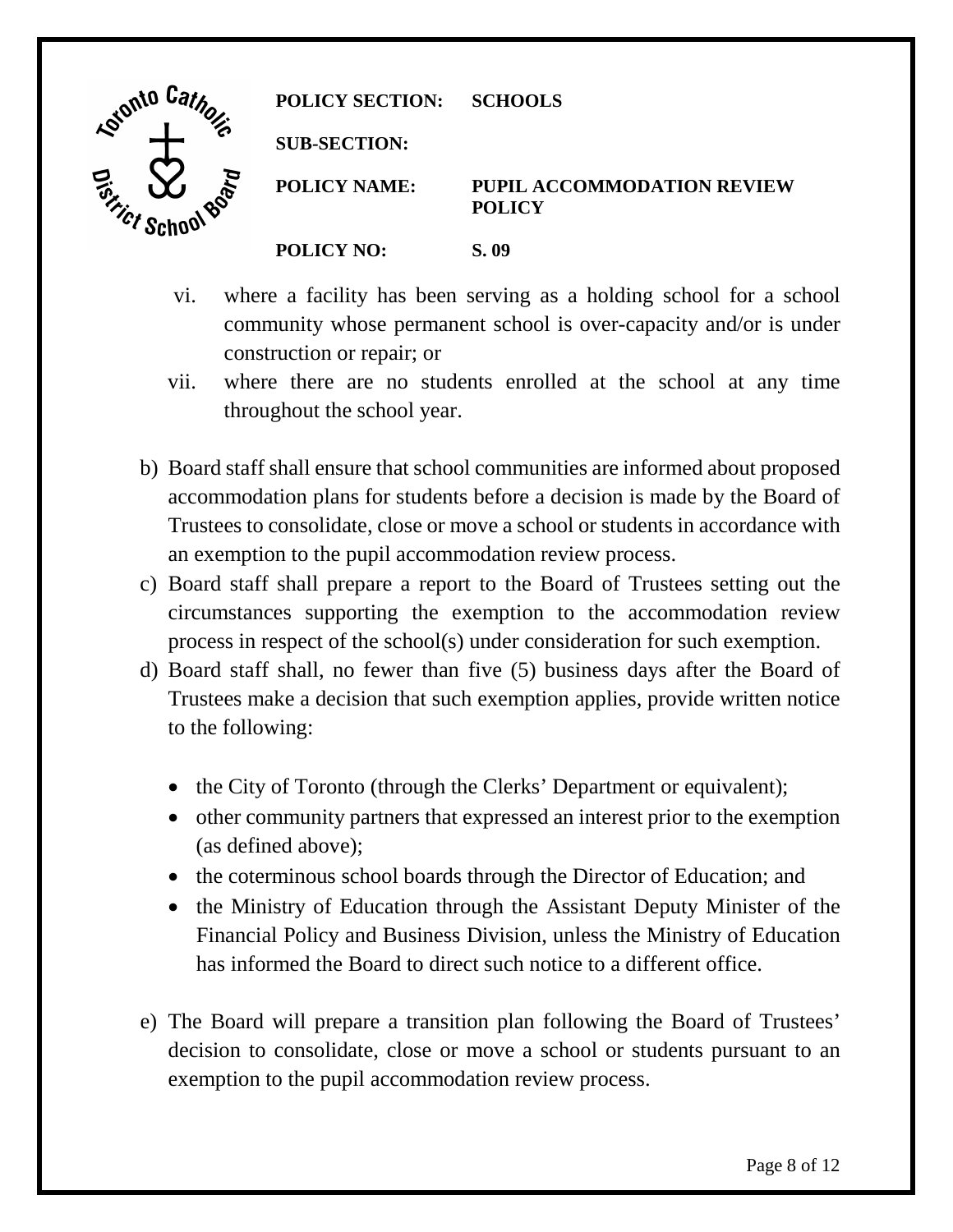| Gionto Ca. | <b>POLICY SECTION:</b> | <b>SCHOOLS</b>                                     |
|------------|------------------------|----------------------------------------------------|
| ъ          | <b>SUB-SECTION:</b>    |                                                    |
| BOP        | <b>POLICY NAME:</b>    | <b>PUPIL ACCOMMODATION REVIEW</b><br><b>POLICY</b> |
|            | <b>POLICY NO:</b>      | S. 09                                              |

# **5. Access to Pupil Accommodation Review Documents**

 Minister of Education are available to the public on the Board's website and This Policy and Operational Procedures, together with the PARG and Administrative Review of Accommodation Review Process issued by the will be available upon request.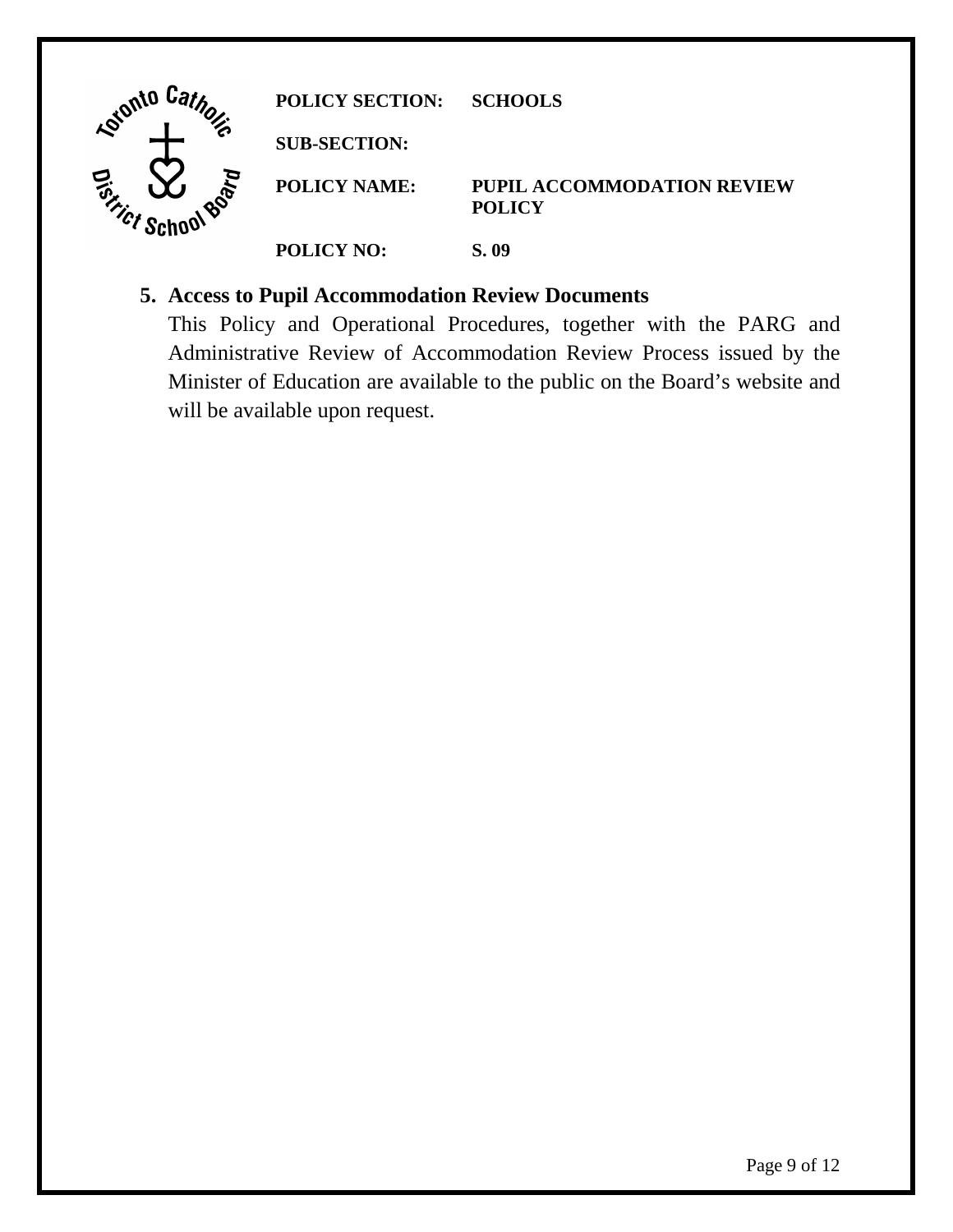| . Car<br><b>Kointo</b> '                                | <b>POLICY SECTION:</b> | <b>SCHOOLS</b>                                     |
|---------------------------------------------------------|------------------------|----------------------------------------------------|
|                                                         | <b>SUB-SECTION:</b>    |                                                    |
| RPP<br>$\boldsymbol{\Phi}$<br>$\gamma_{\mathcal{C}f}$ . | <b>POLICY NAME:</b>    | <b>PUPIL ACCOMMODATION REVIEW</b><br><b>POLICY</b> |
|                                                         | <b>POLICY NO:</b>      | S. 09                                              |

## **Definitions**

## **Accommodation Review**

A process undertaken by the Board to determine the future of a school or group of schools, as described in this Policy.

# **Accommodation Review Committee (ARC)**

 An advisory committee established by the Board that represents the affected school(s) of a pupil accommodation review, which acts as the official conduit for information shared between the Board and the affected school communities.

#### **Accommodation Review Public Meeting**

An open meeting held by Board staff to gather broader community feedback on a pupil accommodation review.

## **ARC Working Meeting**

 the gathering of feedback from the affected school communities of a pupil A meeting of ARC members to discuss a pupil accommodation review, including accommodation review.

## **Business Day**

 five (5) calendar days or longer is not a business day. A calendar day that is not a weekend or statutory holiday. It also does not include days the Board is scheduled to be closed including the Board's Christmas, spring, Easter and summer break. For schools with a year-round calendar, any break that is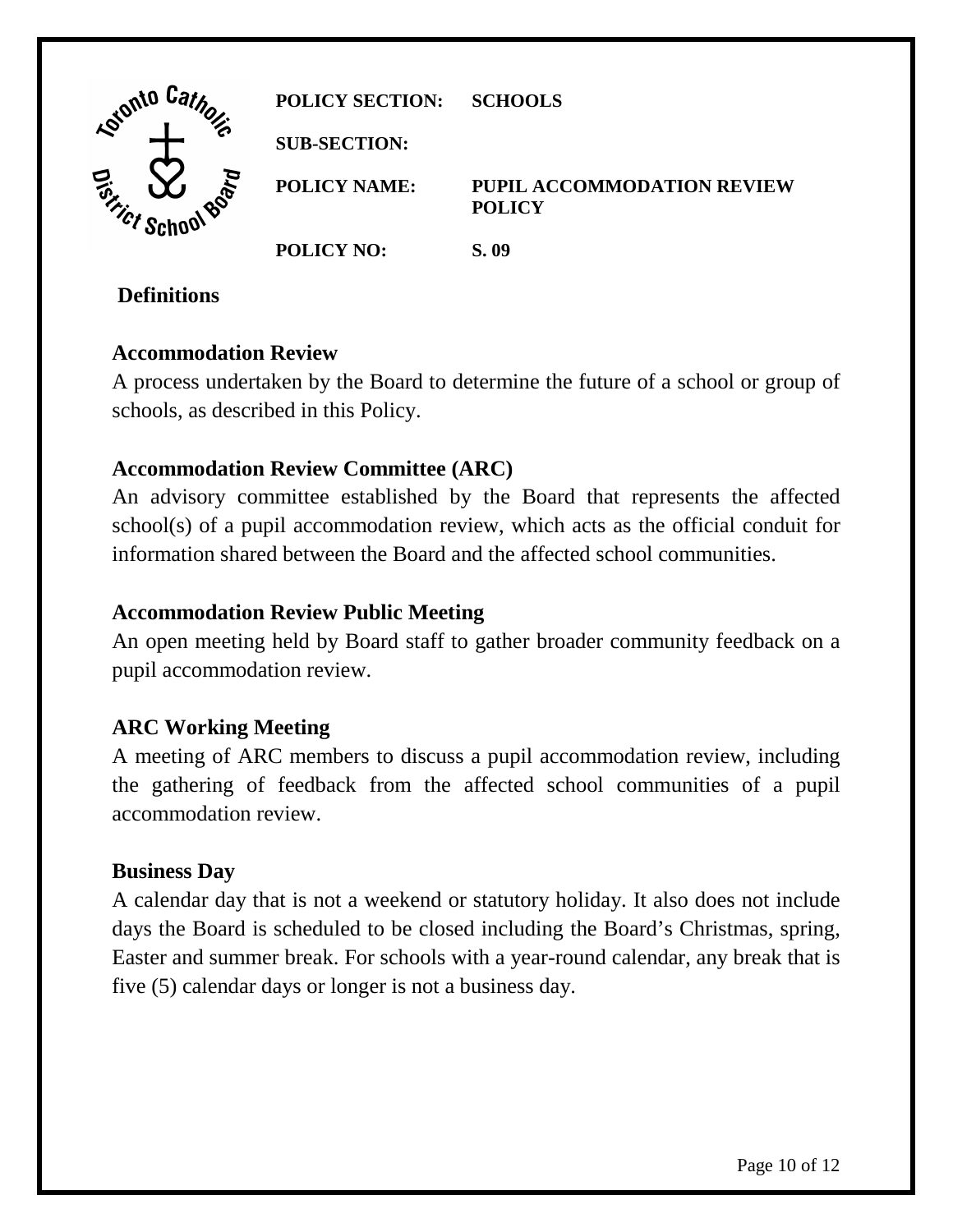| Lotonto La.    | <b>POLICY SECTION:</b> | <b>SCHOOLS</b>                                     |
|----------------|------------------------|----------------------------------------------------|
| a              | <b>SUB-SECTION:</b>    |                                                    |
| RPIE<br>Strict | <b>POLICY NAME:</b>    | <b>PUPIL ACCOMMODATION REVIEW</b><br><b>POLICY</b> |
|                | <b>POLICY NO:</b>      | S. 09                                              |

#### **Consultation**

The sharing of relevant information as well as providing the opportunity for municipalities and other community partners, the public and affected school communities to be heard.

# **Facility Condition Index (FCI)**

A measure of the condition of a building as determined by the Ministry of Education by calculating the ratio between the five-year renewal needs and the replacement value for each facility.

## **On-the-Ground (OTG) Capacity**

The capacity of the school as determined by the Ministry of Education by loading all instructional spaces within the facility to current Ministry standards for class size requirements and room areas.

## **Public Delegation**

 a meeting of the Board, made in accordance with Board policies and procedures A presentation by an individual or a group of individuals to the Board of Trustees at regarding public delegations, which permits the individual or group of individuals to have their concerns heard directly by the Board of Trustees.

## **Initial Staff Report (Report 1)**

 option with a recommendation to Trustees with respect to a school(s) that should be subject to a pupil accommodation review process or a modified pupil A report drafted by Board staff containing option(s) and identifying a preferred accommodation review process.